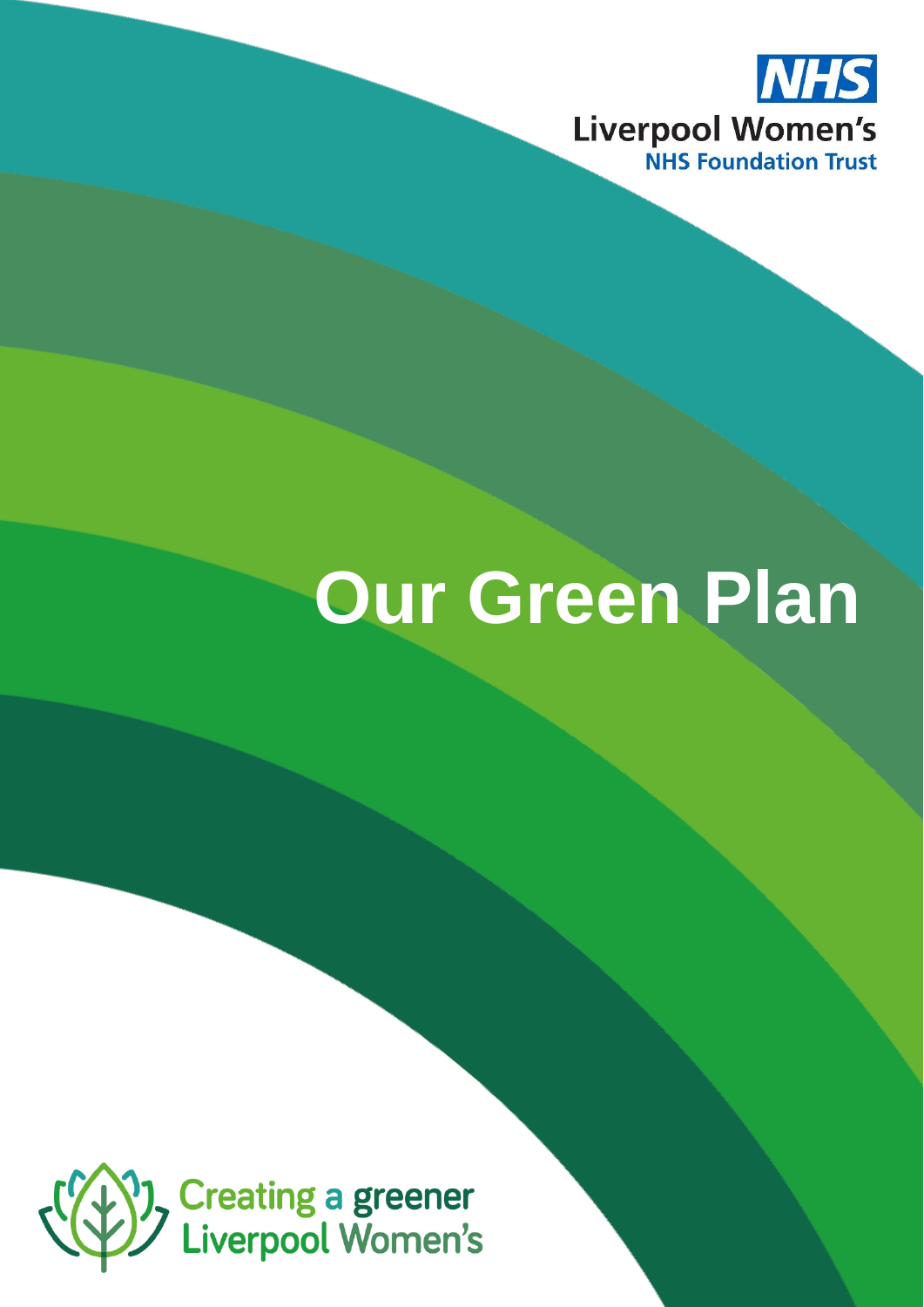

The NHS National Greener Programme "Delivering a net zero National Health Service" highlights that left unabated climate change will disrupt care, with poor environmental health contributing to major diseases, including cardiac problems, asthma, and cancer.

The report set out trajectories and actions for the entire NHS to significantly reduce carbon emissions by 2040 for the emissions it controls directly, and 2045 for those it can influence (such as those embedded within the supply chain).

This green plan details the contribution Liverpool Women's NHS Foundation Trust can make towards to that ambition.



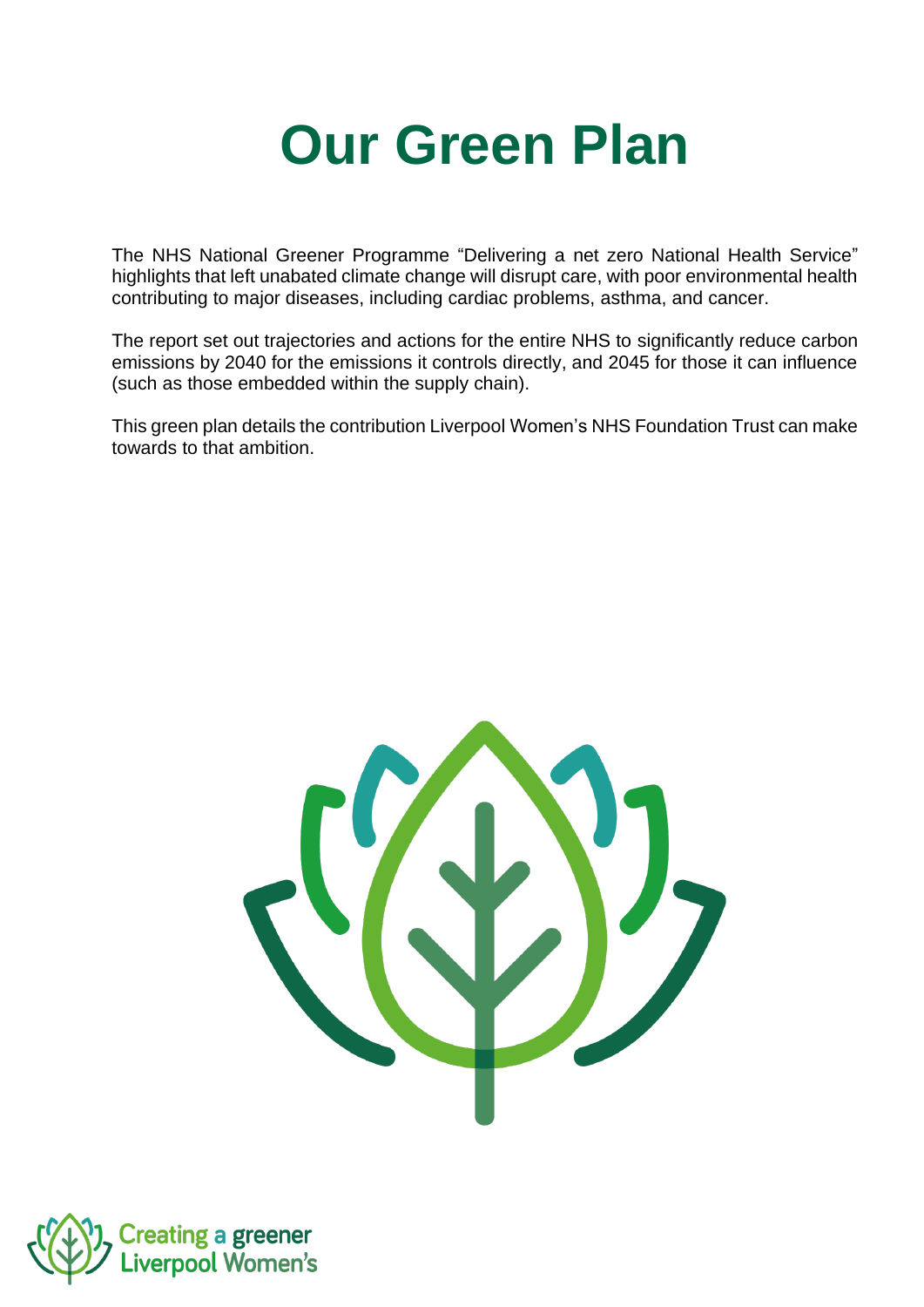#### **1. Introduction**

- 1.1 Each year Liverpool Women's Hospital comprising of a team of approximately 1,300 people, takes care of more than 50,000 patients from Liverpool, the surrounding areas and across the UK. As well as delivering care within the hospital we work in the heart of the community, providing care for patients at various clinics across the city.
- 1.2 Climate change is now viewed as one of the most serious threats to the continued health and wellbeing of millions of people worldwide. The worst aspects of climate change will inevitably impact greatest on those within society who are most vulnerable and least able to cope. It is therefore vital that action is taken at all levels to implement effective strategies not only to reduce carbon emissions, but also apply the broader principles of sustainable development and healthcare.

The NHS has set a target to reduce carbon emissions. This plan responds to these targets and other requirements placed on the Trust to manage and reduce our environmental impact.

- 1.3 Caring for our patients in a sustainable manner and being aware of the social impacts of our actions will help achieve the goals of caring for the environment, reducing long term expenditure, and building a supportive base in the society in which we operate.
- 1.4 Through Autumn 2021 a multidisciplinary team of LWH staff have developed this green plan to outline the steps we can take together as an organization to make LWH a greener place. The detail in this plan will not be exhaustive and time has been allocated in the governance of the programme detailed moving forwards to continue to develop our approach and response to the green agenda.
- 1.7 This Green Plan outlines projects and activities which should evidence continual improvement in sustainability performance throughout the Trust, covering areas such as staff awareness and engagement, through to projects aimed specifically at reducing the carbon emissions associated with our service delivery and operating our estate.

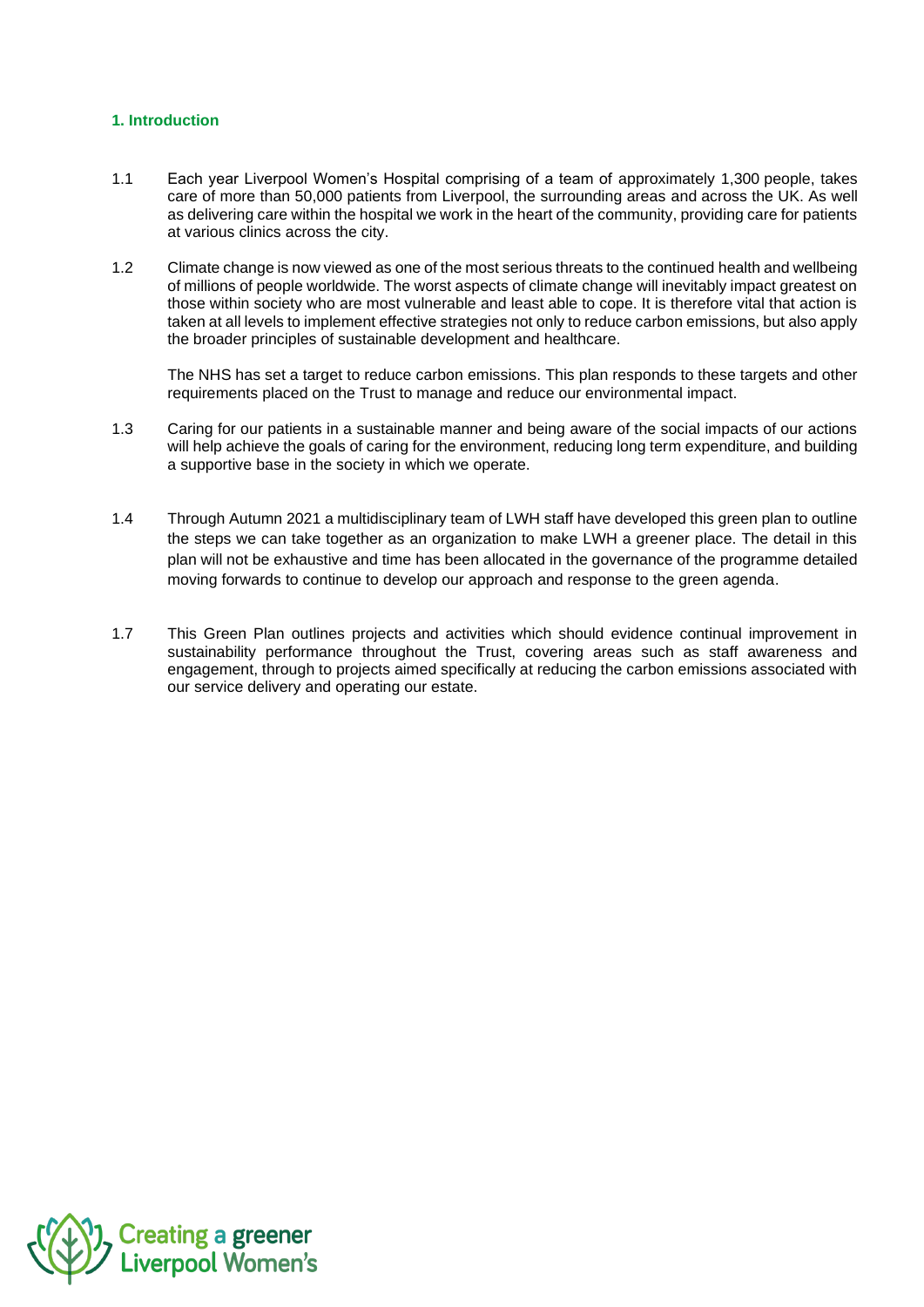## **2 . Areas of Focus**

- 2.1 The following areas of focus will form the basis of our Green Plan.
	- 1. Workforce and System Leadership
	- 2. Sustainable Models of care
	- 3. Digital Transformation
	- 4. Travel and Transport
	- 5. Estates and facilities
	- 6. Medicines
	- 7. Supply Chain and Procurement
	- 8. Food and Nutrition
	- 11. Our People our Culture

# **3 Reporting**

- 3.1 The structure of this Green Plan has been aligned to that of the Greener NHS Sustainable Development Assessment Tool (SDAT). This has been done for ease of measurement, monitoring and reporting. The Green Plan actions make a commitment to benchmark our own performance year on year but also benchmark ourselves against other providers through completing the Greener NHS SDAT on an annual basis. SDAT was paused in 2021 and will be relaunched following an upgrade in 2022.
- 3.2 Progress against the objectives detailed in the Action Plan is to be reported to the Trust on an annual basis. Objectives will be reviewed and updated annually. This approach will ensure that continual improvement is made in our environment and sustainability performance, which is reflective of the evolving nature of our service provision.
- 3.3 The Trusts Annual Report is to include a section on sustainability that provides an overview of activities undertaken during the previous financial year.

### **4. Governance**

- 4.1 A Green Plan Steering Group has been established to co-ordinate the implementation of the Green Plan.
- 4.2 The steering group is comprised of the following members:
	- Chief Operating Officer (Chair)
	- Estates Manager
	- Health and Safety
	- Procurement and Finance
	- HR
	- Clinical representation including Pharmacy
	- Patient Experience
	- **Communications**
	- Health Informatics
- 4.3 The steering group will meet quarterly and provide updates to the Trusts FPBD through the production of a chairs report and annually to Trust Board. The steering group will annually review and update the objectives based on progress and identification of new initiatives and feedback received.

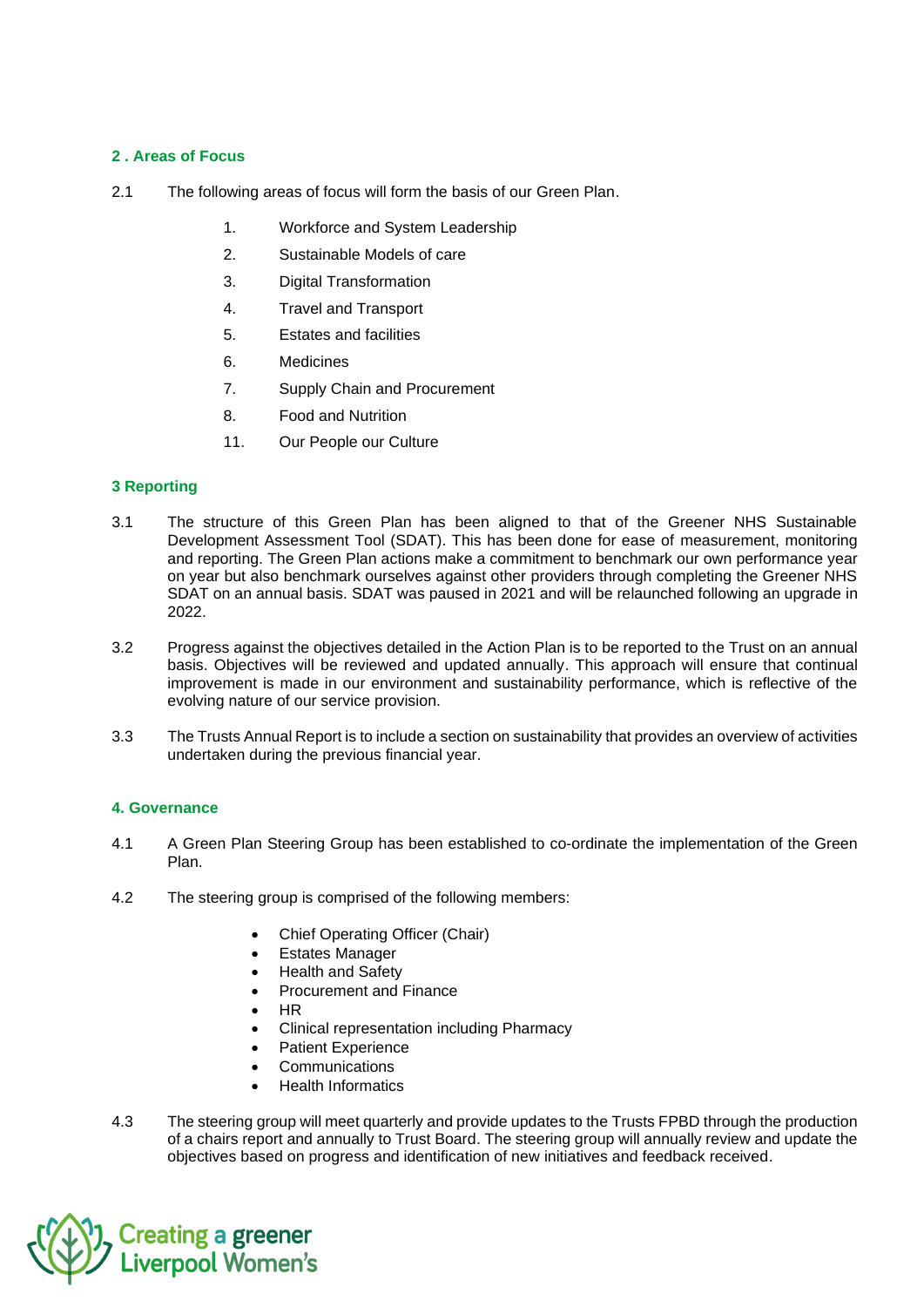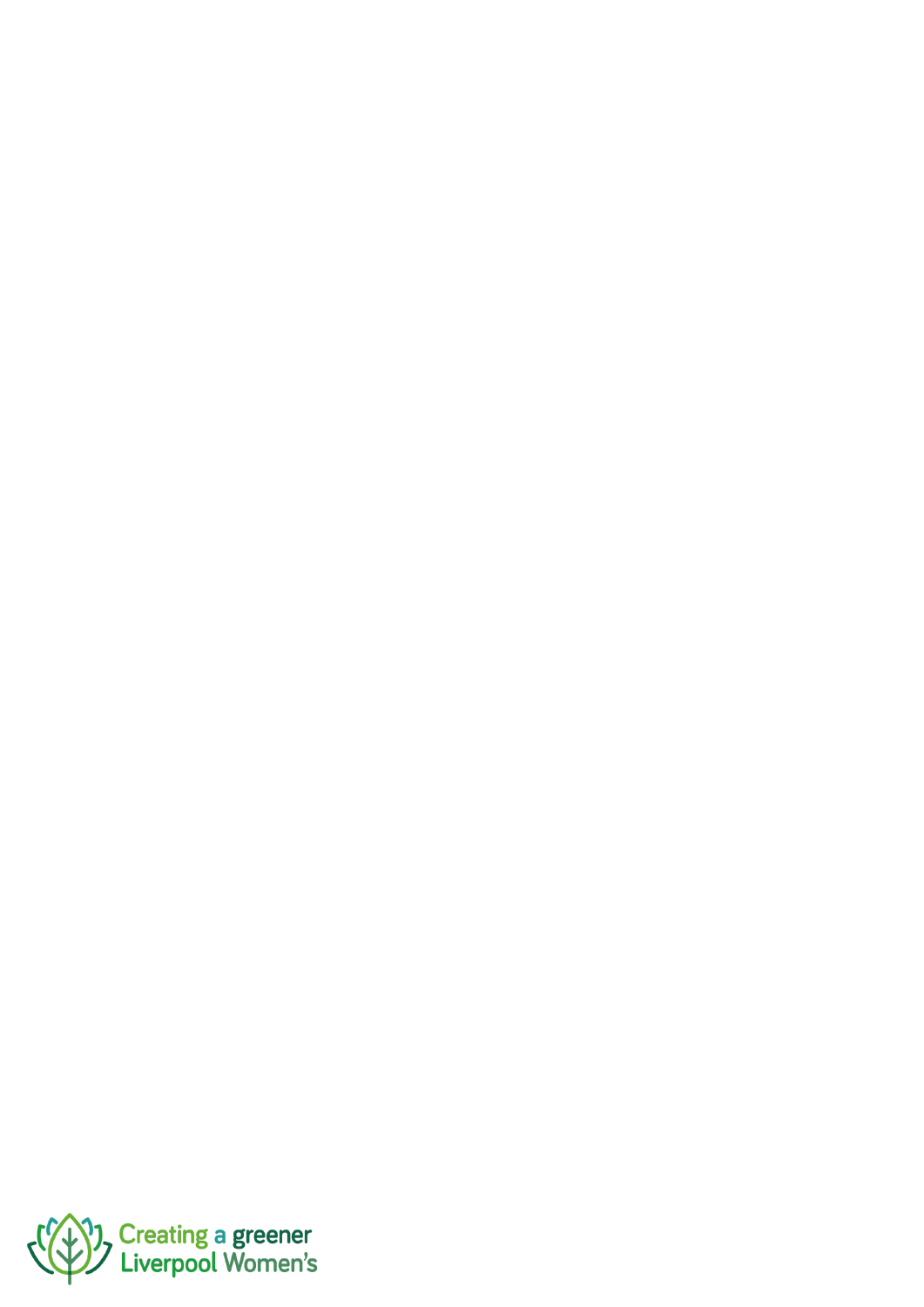# **Green Plan Objectives: 2022-2023**

**Creating a greener<br>Liverpool Women's** 

| <b>Category</b>                                   | <b>Objective</b>                                                                                                                                                                                                                            | Lead                           | <b>Timescale</b> |
|---------------------------------------------------|---------------------------------------------------------------------------------------------------------------------------------------------------------------------------------------------------------------------------------------------|--------------------------------|------------------|
| <b>Communications</b><br>and System<br>Leadership | Develop a Communications Plan specifically for the promotion of the Green Plan sustainable<br>developments to staff, patients, and service users.                                                                                           | Communications                 | Q1 2022/23       |
|                                                   | Complete the NHS Sustainable Development Assessment Tool (SDAT) annually to benchmark<br>Performance.                                                                                                                                       | Estates                        | Q1 2022/23       |
|                                                   | As per the 2021/22 NHS Standard Contract: Every trust to ensure a board member is responsible for their<br>Green Plan. Similarly, every ICS is asked to designate a board-level lead to oversee the development of<br>their own Green Plan. | <b>Chief Operating Officer</b> | Q4 2021/22       |
| Category                                          | <b>Objective</b>                                                                                                                                                                                                                            | Lead                           | <b>Timescale</b> |
|                                                   |                                                                                                                                                                                                                                             |                                |                  |
| <b>Sustainable</b><br><b>Models of Care</b>       | Develop a framework to ensure that existing and new models of care can demonstrate their environmental<br>impact and be assessed against it                                                                                                 | <b>Chief Operating Officer</b> | Q2 2022/23       |
| <b>Category</b>                                   | <b>Objective</b><br>To reflect the Green Plan ambition in the End User Devices Strategy including                                                                                                                                           | Lead                           | <b>Timescale</b> |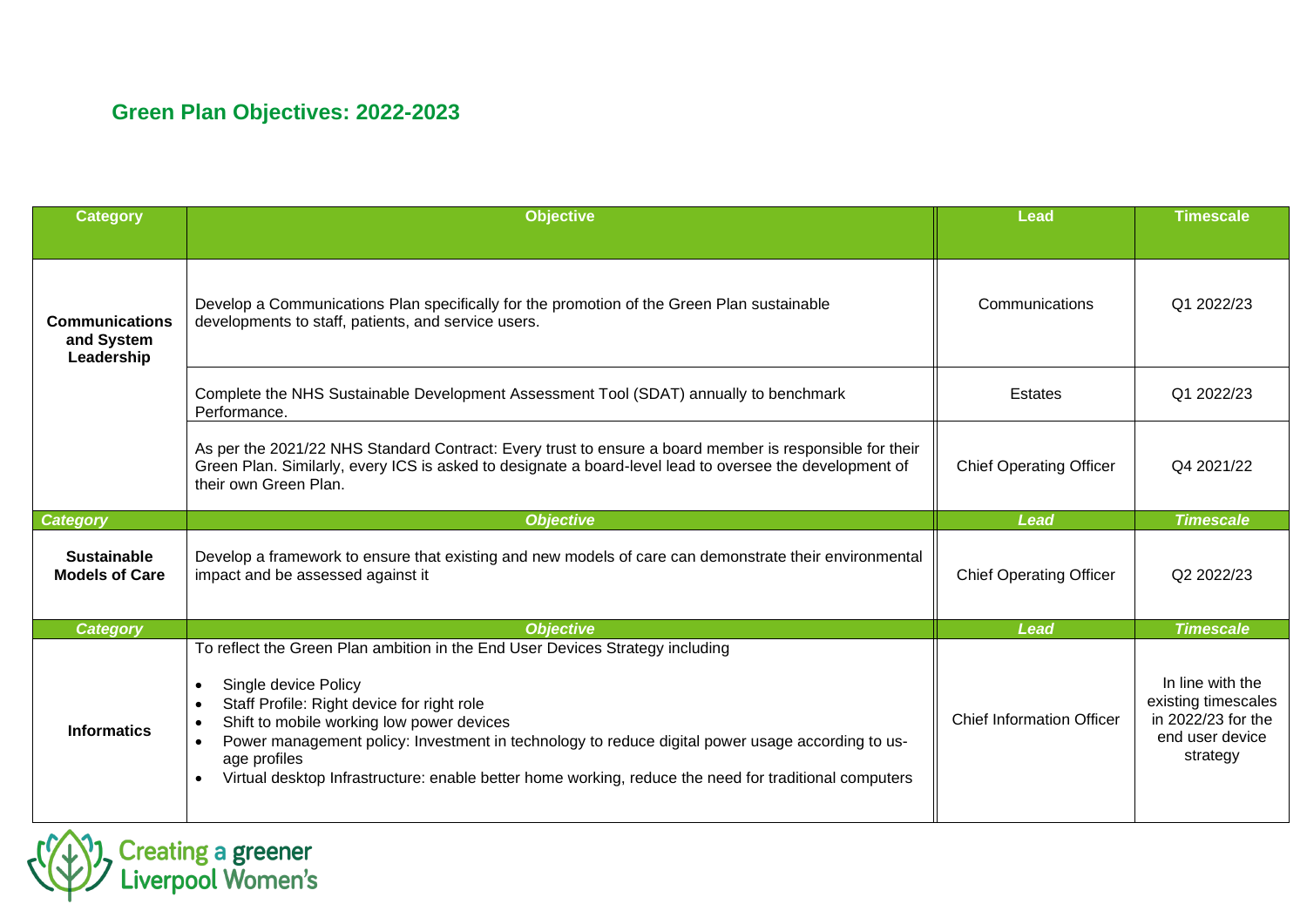|                                         | As per the 2021/22 NHS planning guidance Where outpatient attendances are clinically necessary, at<br>least 25% of outpatient activity should be delivered remotely, resulting in direct and tangible carbon reduc-<br>tions. | <b>Chief Operating Officer</b> | In line with 2022/23<br>annual plan |
|-----------------------------------------|-------------------------------------------------------------------------------------------------------------------------------------------------------------------------------------------------------------------------------|--------------------------------|-------------------------------------|
| <b>Category</b>                         | <b>Objective</b>                                                                                                                                                                                                              | Lead                           | <b>Timescale</b>                    |
| <b>Travel and</b><br><b>Transport</b>   | Develop a Trust approved Travel Plan                                                                                                                                                                                          | <b>Environmental Manager</b>   | Q2 2022/23                          |
|                                         | Investigate the use of NHS Health Outcomes Travel Tool (HOTT) to identify opportunities to quantify and<br>reduce carbon and health impacts                                                                                   | <b>Environmental Manager</b>   | Q2 2022/23                          |
|                                         | Expand the provision of Electric Vehicle charging points across the Trust                                                                                                                                                     | <b>Estates</b>                 | Q2 2022/23                          |
|                                         | Organisation's salary sacrifice scheme for vehicles must allow for the purchase of only ultra-low or zero<br>emissions                                                                                                        | HR / Procurement               | Q2 2022/23                          |
|                                         | Organisation to purchase or lease solely cars that are Ultra-Low Emission Vehicles (ULEV) or zero<br>emission vehicles (ZEV)?                                                                                                 | HR / Procurement               | Q4 2022/23                          |
| <b>Category</b>                         | <b>Objective</b>                                                                                                                                                                                                              | <b>Lead</b>                    | <b>Timescale</b>                    |
| <b>Estates and</b><br><b>Facilities</b> | Ensure the Trust Estate strategy in explicit in the requirements to reduce energy demand including<br>baselining the electricity and gas consumption volumes as CO <sub>2</sub> e and repeat annually to monitor change.      | <b>Estates</b>                 | Q2 2022/23                          |
|                                         | Develop a Trust-wide strategy to reduce water demand                                                                                                                                                                          | Estates                        | Q3 2022/23                          |
|                                         | Deliver an annual energy awareness campaign and baseline the electricity and gas consumption volumes<br>as CO <sub>2</sub> e and repeat annually to monitor change.                                                           | <b>Estates</b>                 | Q4 2022/23                          |
|                                         | Purchase Renewable sourced electricity only.                                                                                                                                                                                  | Procurement                    | Q4 2022/23                          |
|                                         | Develop a Waste Strategy to improve waste management and save costs Baseline waste generation as<br>tonnage and develop a carbon metric, repeat each year to measure change                                                   | Estates                        | Q4 2022/23                          |
| <b>Category</b>                         | <b>Objective</b>                                                                                                                                                                                                              | <b>Lead</b>                    | <b>Timescale</b>                    |
| <b>Medicines</b>                        | Investigate more environmentally friendly medicine delivery (i.e., use of e-scooters and bikes) – potentially<br>look to involve volunteering teams                                                                           |                                | Q1 2022/23                          |
|                                         | Work with medicine suppliers and wholesalers to understand and improve their carbon emissions &<br>delivery schedules.                                                                                                        |                                | Q2 2022/23                          |
|                                         | Encourage more thorough conversations with patients around which medicines they may already have at<br>home which can be brought into hospital before dispensing new medication.                                              |                                | Q1 2022/23                          |

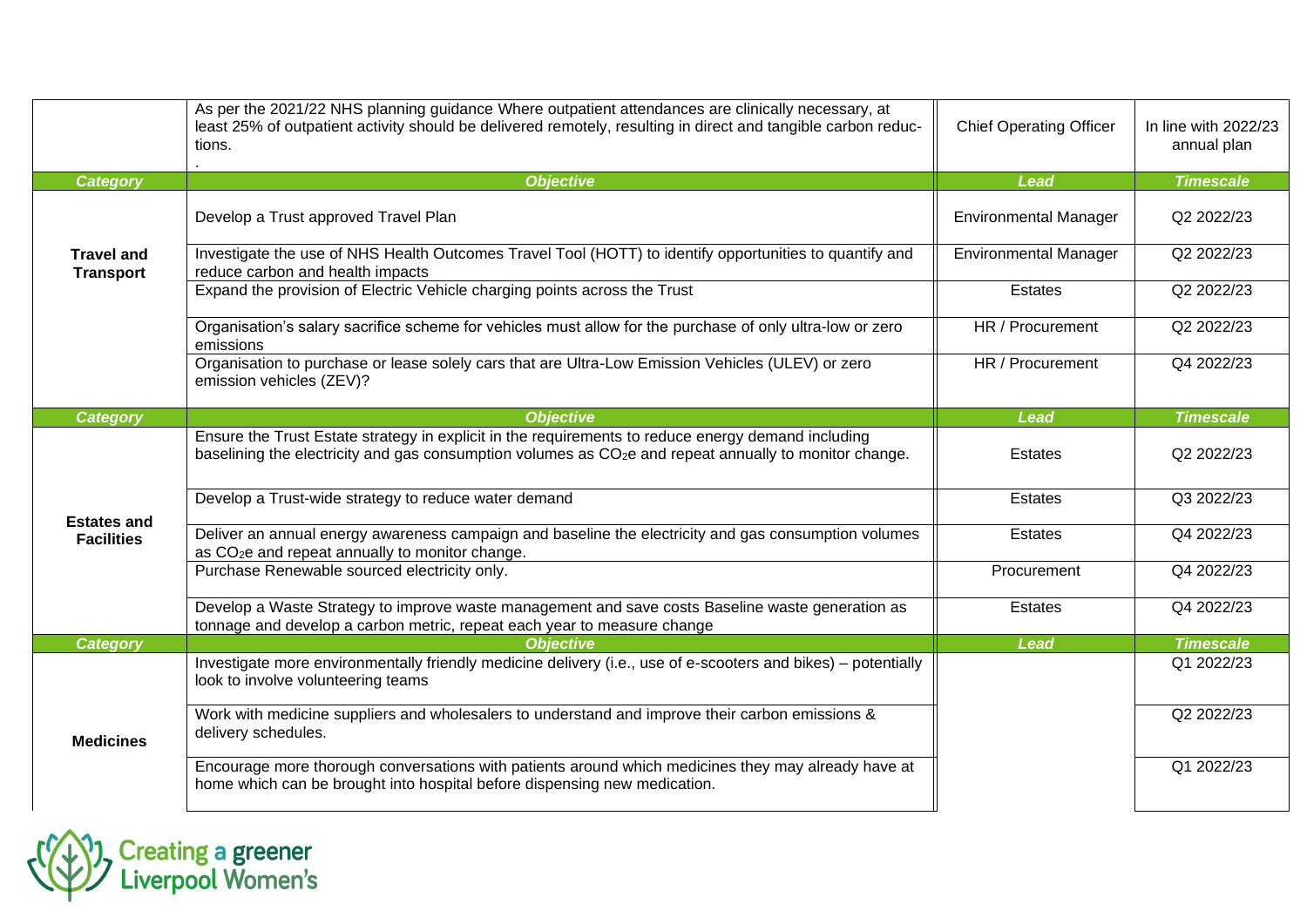|                                  |                                                                                                                                                                                                  | <b>Deputy Chief Pharmacist</b> |                  |
|----------------------------------|--------------------------------------------------------------------------------------------------------------------------------------------------------------------------------------------------|--------------------------------|------------------|
|                                  |                                                                                                                                                                                                  |                                | Q4 2022/23       |
|                                  | Medicines to be dispensed in paper packaging rather than plastic.                                                                                                                                |                                | Q1 2022/23       |
|                                  | Establish one-stop dispensing to reduce wastage from repeat dispensing.                                                                                                                          |                                | Q2 2022/23       |
|                                  | Education for staff, making them aware of impact of certain medicine usage in the environment.                                                                                                   |                                | Q2 2022/23       |
|                                  | Continue to increase usage of total intravenous anaesthesia (TIVA) in Theatres to minimise the impact of<br>anaesthetic gases on the environment.                                                |                                | Q2 2022/23       |
|                                  |                                                                                                                                                                                                  |                                |                  |
| <b>Category</b>                  | <b>Objective</b>                                                                                                                                                                                 | <b>Lead</b>                    | <b>Timescale</b> |
|                                  | Instigate a waste generation survey                                                                                                                                                              |                                | Q2 2022/23       |
| <b>Supply Chain and</b>          | Reduce use of single use plastic items                                                                                                                                                           | Procurement                    | Q3 2022/23       |
| <b>Procurement</b>               | Increase use of SME's (Small and Medium Enterprises) and locally sourced goods and services                                                                                                      |                                | Q2 2022/23       |
|                                  | Review and update LWH Sustainable Procurement Policy                                                                                                                                             |                                | Q2 2022/23       |
| <b>Category</b>                  | <b>Objective</b>                                                                                                                                                                                 | Lead                           | <b>Timescale</b> |
| <b>Food and Nutri-</b><br>tion   | Regularly meet Government Buying Standards for food and catering services                                                                                                                        | Procurement                    | Q2 2022/23       |
|                                  | Instigate a plant based menu that is readily available for patients and staff throughout the year                                                                                                | <b>Facilities Manager</b>      | Q2 2022/23       |
| <b>Category</b>                  | <b>Objective</b>                                                                                                                                                                                 | <b>Lead</b>                    | <b>Timescale</b> |
| Our People and<br><b>Culture</b> | Complete a scoping exercise and develop a framework to support staff to undertake volunteering and<br>other activities as part of the Trusts commitment to CSR (Corporate Social Responsibility) | <b>HR</b>                      | Q2 2022/23       |
|                                  | Develop staff communications to improve understanding of the Trusts sustainability agenda through<br>recruitment, selection, induction and appraisal                                             | HR                             | Q2 2022/23       |